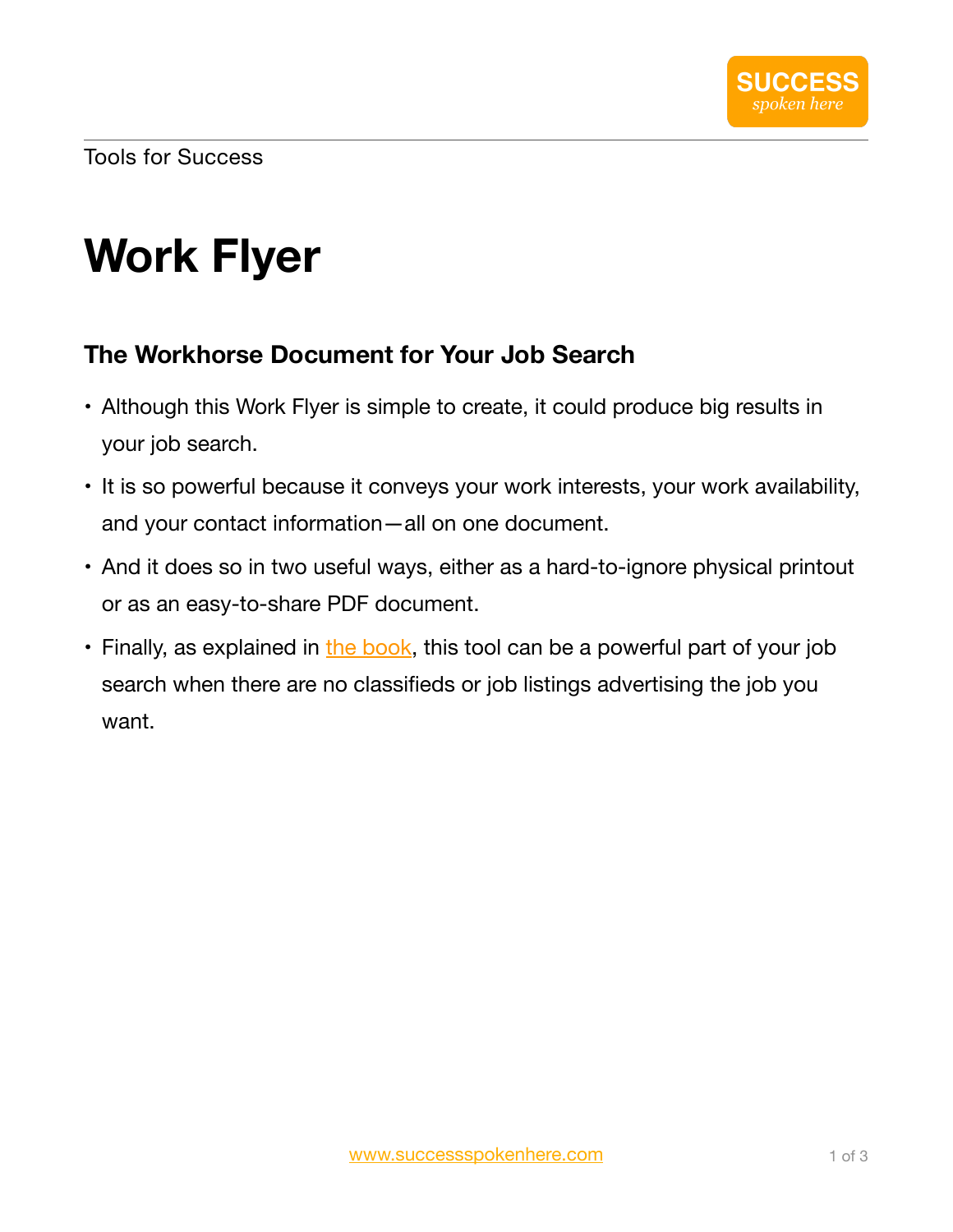## **Creating Your Work Flyer**

- The Work Flyer is meant to get you in the door; you can dazzle them with style and personality later.
- Keep it simple.
- A simple block letter format is all you need. An internet search for "typing a block letter" will tell you all you need to create a flyer in this simple format.
- Use the same typeface and size (font) throughout.
- Print this document on plain white or neutral paper.
- Carry copies in a plain folder, not a themed school folder—no skateboarders and no kittens.
- Export this document as a PDF and save it as "yourname.pdf", so you can easily email it to interested employers.
- Finally, notice in the sample Work Flyer below that the date is typed as only the month and year, without a day date. Print new examples as the month changes.